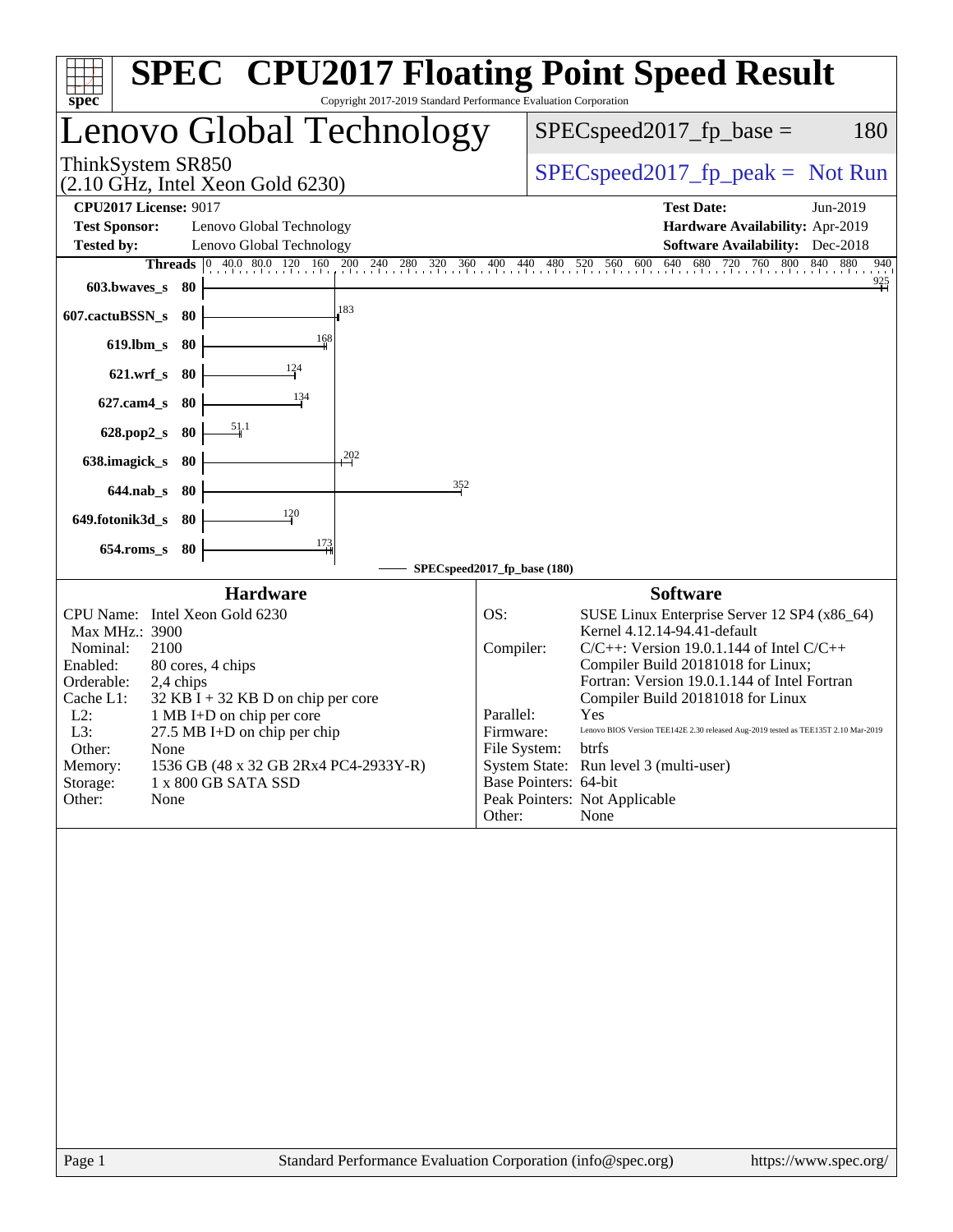

## Lenovo Global Technology

(2.10 GHz, Intel Xeon Gold 6230)

ThinkSystem SR850<br>  $SPEC speed2017$  [p\_peak = Not Run  $SPEC speed2017_fp\_base = 180$ 

**[Test Sponsor:](http://www.spec.org/auto/cpu2017/Docs/result-fields.html#TestSponsor)** Lenovo Global Technology **[Hardware Availability:](http://www.spec.org/auto/cpu2017/Docs/result-fields.html#HardwareAvailability)** Apr-2019 **[Tested by:](http://www.spec.org/auto/cpu2017/Docs/result-fields.html#Testedby)** Lenovo Global Technology **[Software Availability:](http://www.spec.org/auto/cpu2017/Docs/result-fields.html#SoftwareAvailability)** Dec-2018

**[CPU2017 License:](http://www.spec.org/auto/cpu2017/Docs/result-fields.html#CPU2017License)** 9017 **[Test Date:](http://www.spec.org/auto/cpu2017/Docs/result-fields.html#TestDate)** Jun-2019

### **[Results Table](http://www.spec.org/auto/cpu2017/Docs/result-fields.html#ResultsTable)**

|                  | <b>Base</b>                |                |                |                |              |                | <b>Peak</b> |                |                |              |                |              |                |              |
|------------------|----------------------------|----------------|----------------|----------------|--------------|----------------|-------------|----------------|----------------|--------------|----------------|--------------|----------------|--------------|
| <b>Benchmark</b> | <b>Threads</b>             | <b>Seconds</b> | Ratio          | <b>Seconds</b> | <b>Ratio</b> | <b>Seconds</b> | Ratio       | <b>Threads</b> | <b>Seconds</b> | <b>Ratio</b> | <b>Seconds</b> | <b>Ratio</b> | <b>Seconds</b> | <b>Ratio</b> |
| $603.bwaves$ s   | 80                         | 63.2           | 933            | 63.8           | 924          | 63.8           | 925         |                |                |              |                |              |                |              |
| 607.cactuBSSN s  | 80                         | 90.4           | 184            | <b>91.0</b>    | 183          | 91.4           | 182         |                |                |              |                |              |                |              |
| $619.$ lbm_s     | 80                         | 31.7           | 165            | 31.3           | 168          | 31.1           | 168         |                |                |              |                |              |                |              |
| $621.wrf$ s      | 80                         | 107            | 124            | 107            | 124          | 105            | 125         |                |                |              |                |              |                |              |
| $627$ .cam4 s    | 80                         | 66.6           | 133            | 66.1           | <u>134</u>   | 65.9           | 135         |                |                |              |                |              |                |              |
| $628.pop2_s$     | 80                         | 232            | 51.1           | 230            | 51.6         | 242            | 49.0        |                |                |              |                |              |                |              |
| 638.imagick_s    | 80                         | 76.6           | 188            | 71.2           | 203          | 71.3           | 202         |                |                |              |                |              |                |              |
| $644$ .nab s     | 80                         | 49.7           | 352            | 49.6           | 352          | <u>49.6</u>    | <u>352</u>  |                |                |              |                |              |                |              |
| 649.fotonik3d s  | 80                         | 76.1           | 120            | 75.8           | <b>120</b>   | 75.6           | 121         |                |                |              |                |              |                |              |
| $654$ .roms s    | 80                         | 93.9           | 168            | 89.7           | 176          | 90.8           | <u>173</u>  |                |                |              |                |              |                |              |
|                  | $SPEC speed2017$ fp base = |                | 180            |                |              |                |             |                |                |              |                |              |                |              |
|                  | SPECspeed 2017 fp peak $=$ |                | <b>Not Run</b> |                |              |                |             |                |                |              |                |              |                |              |

Results appear in the [order in which they were run.](http://www.spec.org/auto/cpu2017/Docs/result-fields.html#RunOrder) Bold underlined text [indicates a median measurement](http://www.spec.org/auto/cpu2017/Docs/result-fields.html#Median).

#### **[Operating System Notes](http://www.spec.org/auto/cpu2017/Docs/result-fields.html#OperatingSystemNotes)**

Stack size set to unlimited using "ulimit -s unlimited"

### **[General Notes](http://www.spec.org/auto/cpu2017/Docs/result-fields.html#GeneralNotes)**

Environment variables set by runcpu before the start of the run: KMP\_AFFINITY = "granularity=fine,compact" LD\_LIBRARY\_PATH = "/home/cpu2017-1.0.5-ic19.0u1/lib/intel64" OMP\_STACKSIZE = "192M"

 Binaries compiled on a system with 1x Intel Core i9-7900X CPU + 32GB RAM memory using Redhat Enterprise Linux 7.5 Transparent Huge Pages enabled by default Prior to runcpu invocation Filesystem page cache synced and cleared with: sync; echo 3> /proc/sys/vm/drop\_caches NA: The test sponsor attests, as of date of publication, that CVE-2017-5754 (Meltdown) is mitigated in the system as tested and documented. Yes: The test sponsor attests, as of date of publication, that CVE-2017-5753 (Spectre variant 1) is mitigated in the system as tested and documented. Yes: The test sponsor attests, as of date of publication, that CVE-2017-5715 (Spectre variant 2) is mitigated in the system as tested and documented. Yes: The test sponsor attests, as of date of publication, that CVE-2018-3640 (Spectre variant 3a) is mitigated in the system as tested and documented. Yes: The test sponsor attests, as of date of publication, that CVE-2018-3639 (Spectre variant 4) is mitigated in the system as tested and documented.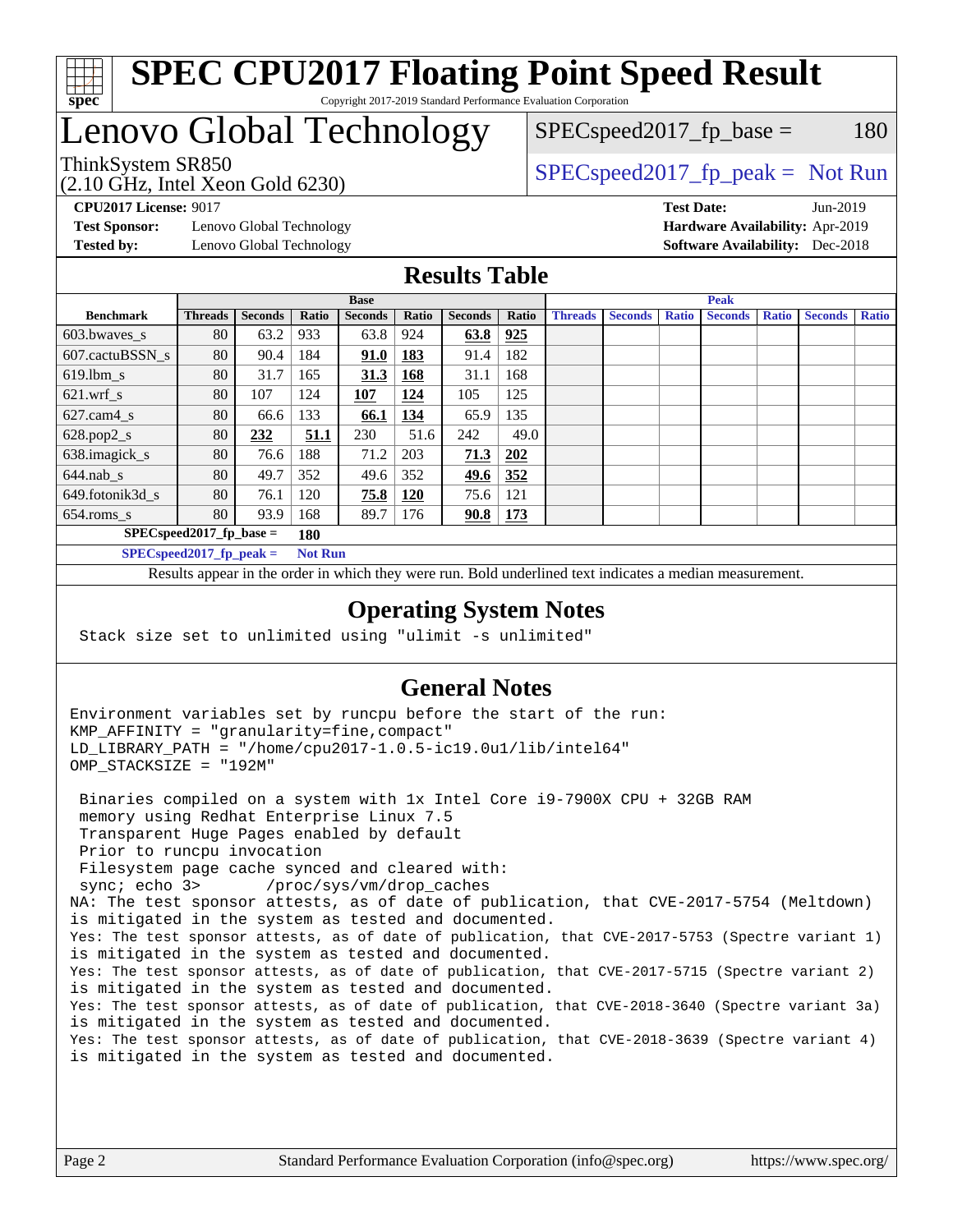|                                                                                                                                                                                                                                                                                                                                                                                                                                                                                                                                        | Lenovo Global Technology | $SPEC speed2017_fp\_base =$<br>180                                        |
|----------------------------------------------------------------------------------------------------------------------------------------------------------------------------------------------------------------------------------------------------------------------------------------------------------------------------------------------------------------------------------------------------------------------------------------------------------------------------------------------------------------------------------------|--------------------------|---------------------------------------------------------------------------|
| ThinkSystem SR850                                                                                                                                                                                                                                                                                                                                                                                                                                                                                                                      |                          | $SPEC speed2017rfp peak = Not Run$                                        |
| $(2.10 \text{ GHz}, \text{Intel Xeon Gold } 6230)$<br><b>CPU2017 License: 9017</b>                                                                                                                                                                                                                                                                                                                                                                                                                                                     |                          | <b>Test Date:</b><br>Jun-2019                                             |
| <b>Test Sponsor:</b><br>Lenovo Global Technology<br><b>Tested by:</b><br>Lenovo Global Technology                                                                                                                                                                                                                                                                                                                                                                                                                                      |                          | Hardware Availability: Apr-2019<br><b>Software Availability:</b> Dec-2018 |
|                                                                                                                                                                                                                                                                                                                                                                                                                                                                                                                                        | <b>Platform Notes</b>    |                                                                           |
| BIOS configuration:<br>Choose Operating Mode set to Maximum Performance<br>Choose Operating Mode set to Custom Mode<br>Hyper-Threading set to Disable<br>Adjacent Cache Prefetch set to Disable<br>MONITOR/MWAIT set to Enable<br>Sysinfo program /home/cpu2017-1.0.5-ic19.0ul/bin/sysinfo<br>Rev: r5974 of 2018-05-19 9bcde8f2999c33d61f64985e45859ea9<br>running on linux-9083 Mon Jun 24 18:22:05 2019                                                                                                                              |                          |                                                                           |
| SUT (System Under Test) info as seen by some common utilities.<br>For more information on this section, see<br>https://www.spec.org/cpu2017/Docs/config.html#sysinfo                                                                                                                                                                                                                                                                                                                                                                   |                          |                                                                           |
| model name: Intel(R) Xeon(R) Gold 6230 CPU @ 2.10GHz<br>"physical id"s (chips)<br>4<br>80 "processors"<br>cores, siblings (Caution: counting these is hw and system dependent. The following<br>excerpts from /proc/cpuinfo might not be reliable. Use with caution.)<br>cpu cores : 20<br>siblings : 20<br>physical 0: cores 0 1 2 3 4 8 9 10 11 12 16 17 18 19 20 24 25 26 27 28<br>physical 1: cores 0 1 2 3 4 8 9 10 11 12 16 17 18 19 20 24 25 26 27 28<br>physical 2: cores 0 1 2 3 4 8 9 10 11 12 16 17 18 19 20 24 25 26 27 28 |                          |                                                                           |
| physical 3: cores 0 1 2 3 4 8 9 10 11 12 16 17 18 19 20 24 25 26 27 28<br>From 1scpu:                                                                                                                                                                                                                                                                                                                                                                                                                                                  |                          |                                                                           |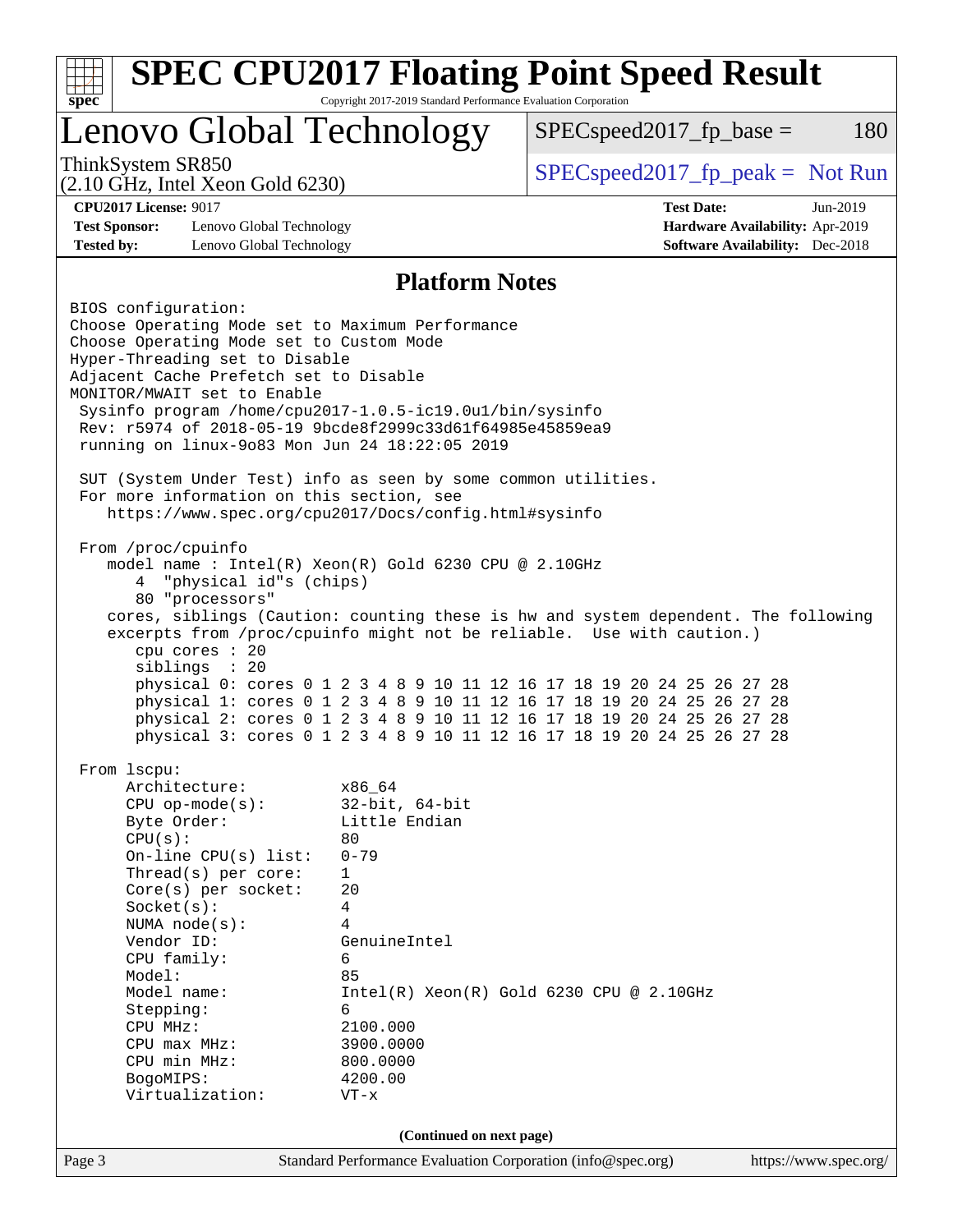

Lenovo Global Technology

 $SPEC speed2017_fp\_base = 180$ 

(2.10 GHz, Intel Xeon Gold 6230)

ThinkSystem SR850<br>  $SPEC speed2017$  [p\_peak = Not Run

**[Test Sponsor:](http://www.spec.org/auto/cpu2017/Docs/result-fields.html#TestSponsor)** Lenovo Global Technology **[Hardware Availability:](http://www.spec.org/auto/cpu2017/Docs/result-fields.html#HardwareAvailability)** Apr-2019 **[Tested by:](http://www.spec.org/auto/cpu2017/Docs/result-fields.html#Testedby)** Lenovo Global Technology **[Software Availability:](http://www.spec.org/auto/cpu2017/Docs/result-fields.html#SoftwareAvailability)** Dec-2018

**[CPU2017 License:](http://www.spec.org/auto/cpu2017/Docs/result-fields.html#CPU2017License)** 9017 **[Test Date:](http://www.spec.org/auto/cpu2017/Docs/result-fields.html#TestDate)** Jun-2019

#### **[Platform Notes \(Continued\)](http://www.spec.org/auto/cpu2017/Docs/result-fields.html#PlatformNotes)**

| $L1d$ cache:            | 32K       |
|-------------------------|-----------|
| $L1i$ cache:            | 32K       |
| $L2$ cache:             | 1024K     |
| $L3$ cache:             | 28160K    |
| NUMA node0 CPU(s):      | $0 - 19$  |
| NUMA nodel CPU(s):      | $20 - 39$ |
| NUMA $node2$ $CPU(s)$ : | $40 - 59$ |
| NUMA node3 CPU(s):      | $60 - 79$ |
| ---                     |           |

Flags: fpu vme de pse tsc msr pae mce cx8 apic sep mtrr pge mca cmov pat pse36 clflush dts acpi mmx fxsr sse sse2 ss ht tm pbe syscall nx pdpe1gb rdtscp lm constant\_tsc art arch\_perfmon pebs bts rep\_good nopl xtopology nonstop\_tsc cpuid aperfmperf pni pclmulqdq dtes64 monitor ds\_cpl vmx smx est tm2 ssse3 sdbg fma cx16 xtpr pdcm pcid dca sse4\_1 sse4\_2 x2apic movbe popcnt tsc\_deadline\_timer aes xsave avx f16c rdrand lahf\_lm abm 3dnowprefetch cpuid\_fault epb cat\_l3 cdp\_l3 invpcid\_single ssbd mba ibrs ibpb stibp tpr\_shadow vnmi flexpriority ept vpid fsgsbase tsc\_adjust bmi1 hle avx2 smep bmi2 erms invpcid rtm cqm mpx rdt\_a avx512f avx512dq rdseed adx smap clflushopt clwb intel\_pt avx512cd avx512bw avx512vl xsaveopt xsavec xgetbv1 xsaves cqm\_llc cqm\_occup\_llc cqm\_mbm\_total cqm\_mbm\_local dtherm ida arat pln pts pku ospke avx512\_vnni flush\_l1d arch\_capabilities

```
 /proc/cpuinfo cache data
cache size : 28160 KB
```
 From numactl --hardware WARNING: a numactl 'node' might or might not correspond to a physical chip. available: 4 nodes (0-3) node 0 cpus: 0 1 2 3 4 5 6 7 8 9 10 11 12 13 14 15 16 17 18 19 node 0 size: 386633 MB node 0 free: 373154 MB node 1 cpus: 20 21 22 23 24 25 26 27 28 29 30 31 32 33 34 35 36 37 38 39 node 1 size: 387057 MB node 1 free: 386828 MB node 2 cpus: 40 41 42 43 44 45 46 47 48 49 50 51 52 53 54 55 56 57 58 59 node 2 size: 387057 MB node 2 free: 386843 MB node 3 cpus: 60 61 62 63 64 65 66 67 68 69 70 71 72 73 74 75 76 77 78 79 node 3 size: 387055 MB node 3 free: 386846 MB node distances: node 0 1 2 3 0: 10 21 21 31 1: 21 10 31 21 2: 21 31 10 21 3: 31 21 21 10 From /proc/meminfo MemTotal: 1584951236 kB **(Continued on next page)**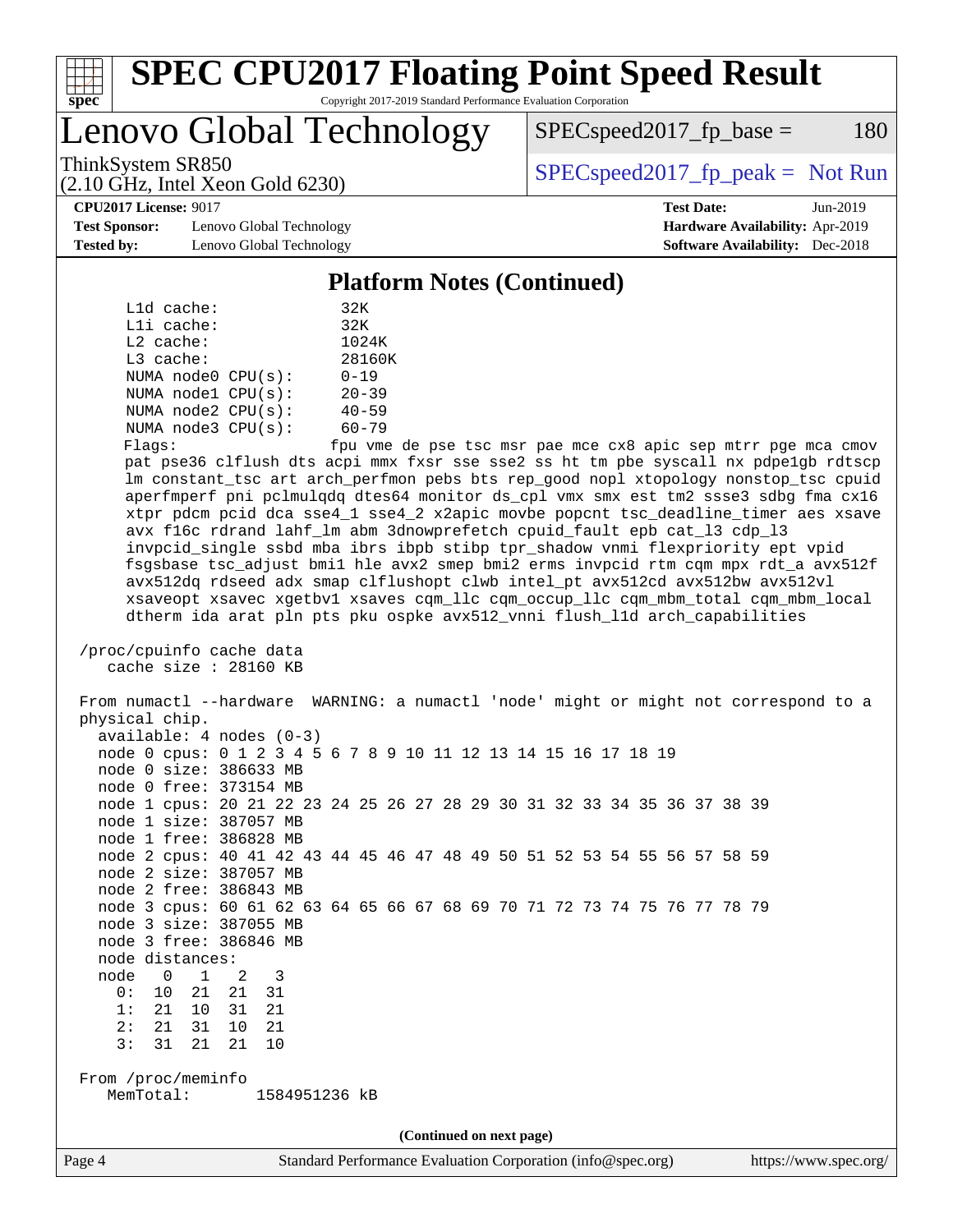| <b>SPEC CPU2017 Floating Point Speed Result</b><br>Copyright 2017-2019 Standard Performance Evaluation Corporation<br>spec <sup>®</sup>                                                                                                                                                                                                                                                                                                                                                                                                                                                                             |                                                                                                            |
|---------------------------------------------------------------------------------------------------------------------------------------------------------------------------------------------------------------------------------------------------------------------------------------------------------------------------------------------------------------------------------------------------------------------------------------------------------------------------------------------------------------------------------------------------------------------------------------------------------------------|------------------------------------------------------------------------------------------------------------|
| Lenovo Global Technology                                                                                                                                                                                                                                                                                                                                                                                                                                                                                                                                                                                            | 180<br>$SPEC speed2017_fp\_base =$                                                                         |
| ThinkSystem SR850<br>$(2.10 \text{ GHz}, \text{Intel Xeon Gold } 6230)$                                                                                                                                                                                                                                                                                                                                                                                                                                                                                                                                             | $SPEC speed2017fr peak = Not Run$                                                                          |
| <b>CPU2017 License: 9017</b><br><b>Test Sponsor:</b><br>Lenovo Global Technology<br><b>Tested by:</b><br>Lenovo Global Technology                                                                                                                                                                                                                                                                                                                                                                                                                                                                                   | <b>Test Date:</b><br>Jun-2019<br>Hardware Availability: Apr-2019<br><b>Software Availability:</b> Dec-2018 |
| <b>Platform Notes (Continued)</b>                                                                                                                                                                                                                                                                                                                                                                                                                                                                                                                                                                                   |                                                                                                            |
| HugePages_Total:<br>0<br>Hugepagesize:<br>2048 kB                                                                                                                                                                                                                                                                                                                                                                                                                                                                                                                                                                   |                                                                                                            |
| SuSE-release:<br>SUSE Linux Enterprise Server 12 (x86_64)<br>$VERSION = 12$<br>$PATCHLEVEL = 4$<br># This file is deprecated and will be removed in a future service pack or release.<br># Please check /etc/os-release for details about this release.<br>os-release:<br>NAME="SLES"<br>VERSION="12-SP4"<br>VERSION_ID="12.4"<br>PRETTY_NAME="SUSE Linux Enterprise Server 12 SP4"<br>ID="sles"<br>$ANSI$ _COLOR=" $0:32$ "<br>$CPE\_NAME = "cpe://o:suse: sles:12:sp4"$<br>uname $-a$ :<br>Linux linux-9083 4.12.14-94.41-default #1 SMP Wed Oct 31 12:25:04 UTC 2018 (3090901)<br>x86_64 x86_64 x86_64 GNU/Linux |                                                                                                            |
| Kernel self-reported vulnerability status:                                                                                                                                                                                                                                                                                                                                                                                                                                                                                                                                                                          |                                                                                                            |
| CVE-2017-5754 (Meltdown):<br>Not affected<br>CVE-2017-5753 (Spectre variant 1): Mitigation: __user pointer sanitization<br>CVE-2017-5715 (Spectre variant 2): Mitigation: Indirect Branch Restricted Speculation,<br>IBPB, IBRS FW                                                                                                                                                                                                                                                                                                                                                                                  |                                                                                                            |
| run-level 3 Jun 24 18:15                                                                                                                                                                                                                                                                                                                                                                                                                                                                                                                                                                                            |                                                                                                            |
| SPEC is set to: /home/cpu2017-1.0.5-ic19.0u1<br>Filesystem<br>Type<br>Size Used Avail Use% Mounted on<br>/dev/sda2<br>btrfs 744G 117G 627G 16% / home                                                                                                                                                                                                                                                                                                                                                                                                                                                               |                                                                                                            |
| Additional information from dmidecode follows. WARNING: Use caution when you interpret<br>this section. The 'dmidecode' program reads system data which is "intended to allow<br>hardware to be accurately determined", but the intent may not be met, as there are<br>frequent changes to hardware, firmware, and the "DMTF SMBIOS" standard.<br>BIOS Lenovo - [TEE135T-2.10]- 03/21/2019<br>Memory:<br>48x Samsung M393A4K40CB2-CVF 32 GB 2 rank 2933                                                                                                                                                             |                                                                                                            |
| (End of data from sysinfo program)                                                                                                                                                                                                                                                                                                                                                                                                                                                                                                                                                                                  |                                                                                                            |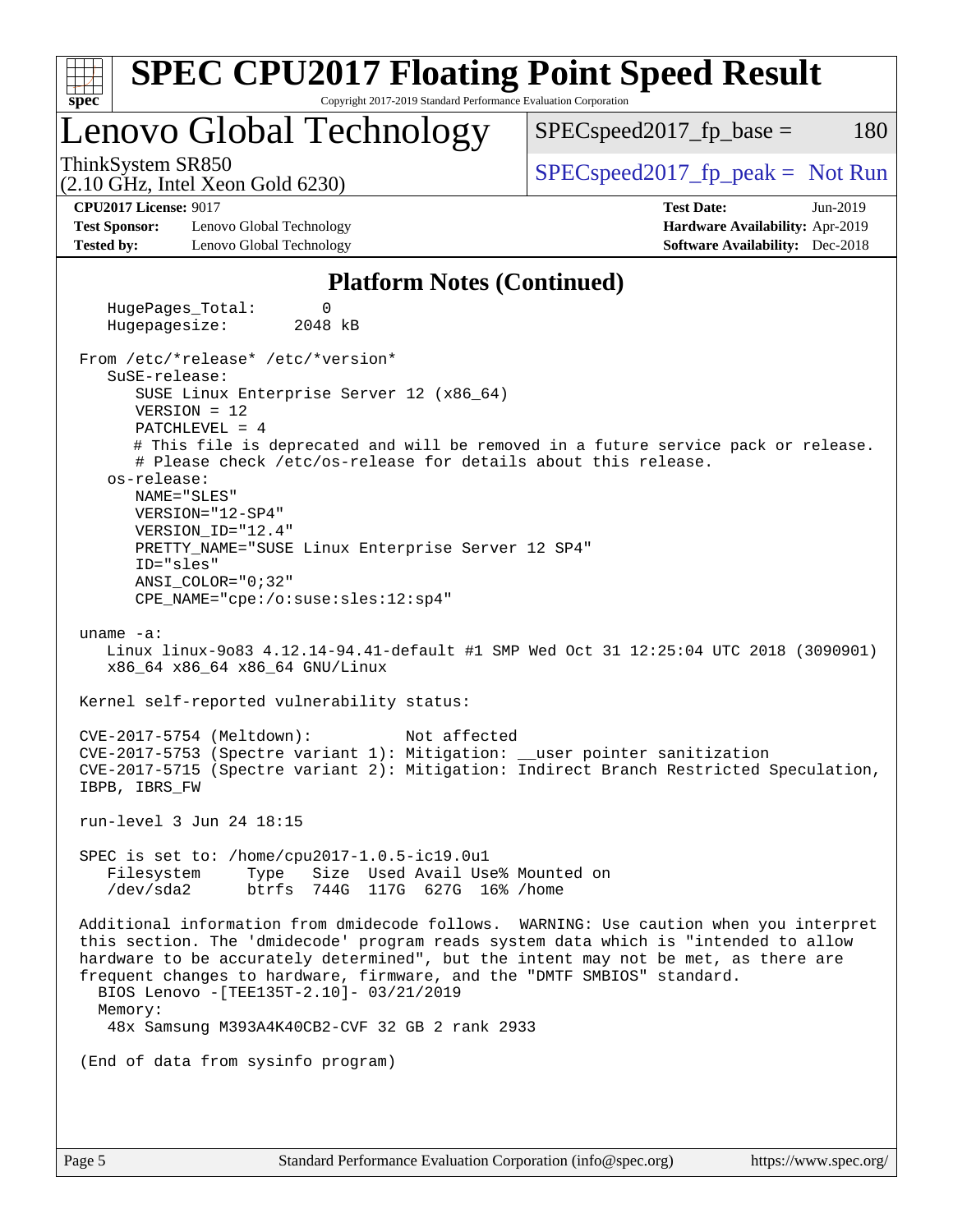| u<br>г |  |  |  |  |  |
|--------|--|--|--|--|--|

# **[SPEC CPU2017 Floating Point Speed Result](http://www.spec.org/auto/cpu2017/Docs/result-fields.html#SPECCPU2017FloatingPointSpeedResult)**

Copyright 2017-2019 Standard Performance Evaluation Corporation

Lenovo Global Technology

ThinkSystem SR850<br>  $(2.10 \text{ GHz. Intel Yoon Gold } 6230)$  [SPECspeed2017\\_fp\\_peak =](http://www.spec.org/auto/cpu2017/Docs/result-fields.html#SPECspeed2017fppeak) Not Run  $SPEC speed2017_fp\_base = 180$ 

(2.10 GHz, Intel Xeon Gold 6230)

**[Test Sponsor:](http://www.spec.org/auto/cpu2017/Docs/result-fields.html#TestSponsor)** Lenovo Global Technology **[Hardware Availability:](http://www.spec.org/auto/cpu2017/Docs/result-fields.html#HardwareAvailability)** Apr-2019 **[Tested by:](http://www.spec.org/auto/cpu2017/Docs/result-fields.html#Testedby)** Lenovo Global Technology **[Software Availability:](http://www.spec.org/auto/cpu2017/Docs/result-fields.html#SoftwareAvailability)** Dec-2018

**[CPU2017 License:](http://www.spec.org/auto/cpu2017/Docs/result-fields.html#CPU2017License)** 9017 **[Test Date:](http://www.spec.org/auto/cpu2017/Docs/result-fields.html#TestDate)** Jun-2019

### **[Compiler Version Notes](http://www.spec.org/auto/cpu2017/Docs/result-fields.html#CompilerVersionNotes)**

| CC 619.1bm_s(base) 638.imagick_s(base) 644.nab_s(base)                                                                                                                                   |
|------------------------------------------------------------------------------------------------------------------------------------------------------------------------------------------|
| Intel(R) C Intel(R) 64 Compiler for applications running on Intel(R) 64,<br>Version 19.0.1.144 Build 20181018                                                                            |
| Copyright (C) 1985-2018 Intel Corporation. All rights reserved.<br>__________________                                                                                                    |
| FC 607.cactuBSSN s(base)                                                                                                                                                                 |
| Intel(R) $C++$ Intel(R) 64 Compiler for applications running on Intel(R) 64,<br>Version 19.0.1.144 Build 20181018                                                                        |
| Copyright (C) 1985-2018 Intel Corporation. All rights reserved.<br>Intel(R) C Intel(R) 64 Compiler for applications running on Intel(R) 64,<br>Version 19.0.1.144 Build 20181018         |
| Copyright (C) 1985-2018 Intel Corporation. All rights reserved.<br>$Intel(R)$ Fortran Intel(R) 64 Compiler for applications running on Intel(R)<br>64, Version 19.0.1.144 Build 20181018 |
| Copyright (C) 1985-2018 Intel Corporation. All rights reserved.                                                                                                                          |
| FC 603.bwaves_s(base) 649.fotonik3d_s(base) 654.roms_s(base)                                                                                                                             |
| $Intel(R)$ Fortran Intel(R) 64 Compiler for applications running on Intel(R)<br>64, Version 19.0.1.144 Build 20181018                                                                    |
| Copyright (C) 1985-2018 Intel Corporation. All rights reserved.<br>_____________________________                                                                                         |
| CC 621.wrf_s(base) 627.cam4_s(base) 628.pop2_s(base)                                                                                                                                     |
| $Intel(R)$ Fortran Intel(R) 64 Compiler for applications running on Intel(R)<br>64, Version 19.0.1.144 Build 20181018                                                                    |
| Copyright (C) 1985-2018 Intel Corporation. All rights reserved.<br>Intel(R) C Intel(R) 64 Compiler for applications running on Intel(R) 64,<br>Version 19.0.1.144 Build 20181018         |
| Copyright (C) 1985-2018 Intel Corporation. All rights reserved.                                                                                                                          |

## **[Base Compiler Invocation](http://www.spec.org/auto/cpu2017/Docs/result-fields.html#BaseCompilerInvocation)**

[C benchmarks](http://www.spec.org/auto/cpu2017/Docs/result-fields.html#Cbenchmarks):

[icc -m64 -std=c11](http://www.spec.org/cpu2017/results/res2019q3/cpu2017-20190708-16007.flags.html#user_CCbase_intel_icc_64bit_c11_33ee0cdaae7deeeab2a9725423ba97205ce30f63b9926c2519791662299b76a0318f32ddfffdc46587804de3178b4f9328c46fa7c2b0cd779d7a61945c91cd35)

**(Continued on next page)**

Page 6 Standard Performance Evaluation Corporation [\(info@spec.org\)](mailto:info@spec.org) <https://www.spec.org/>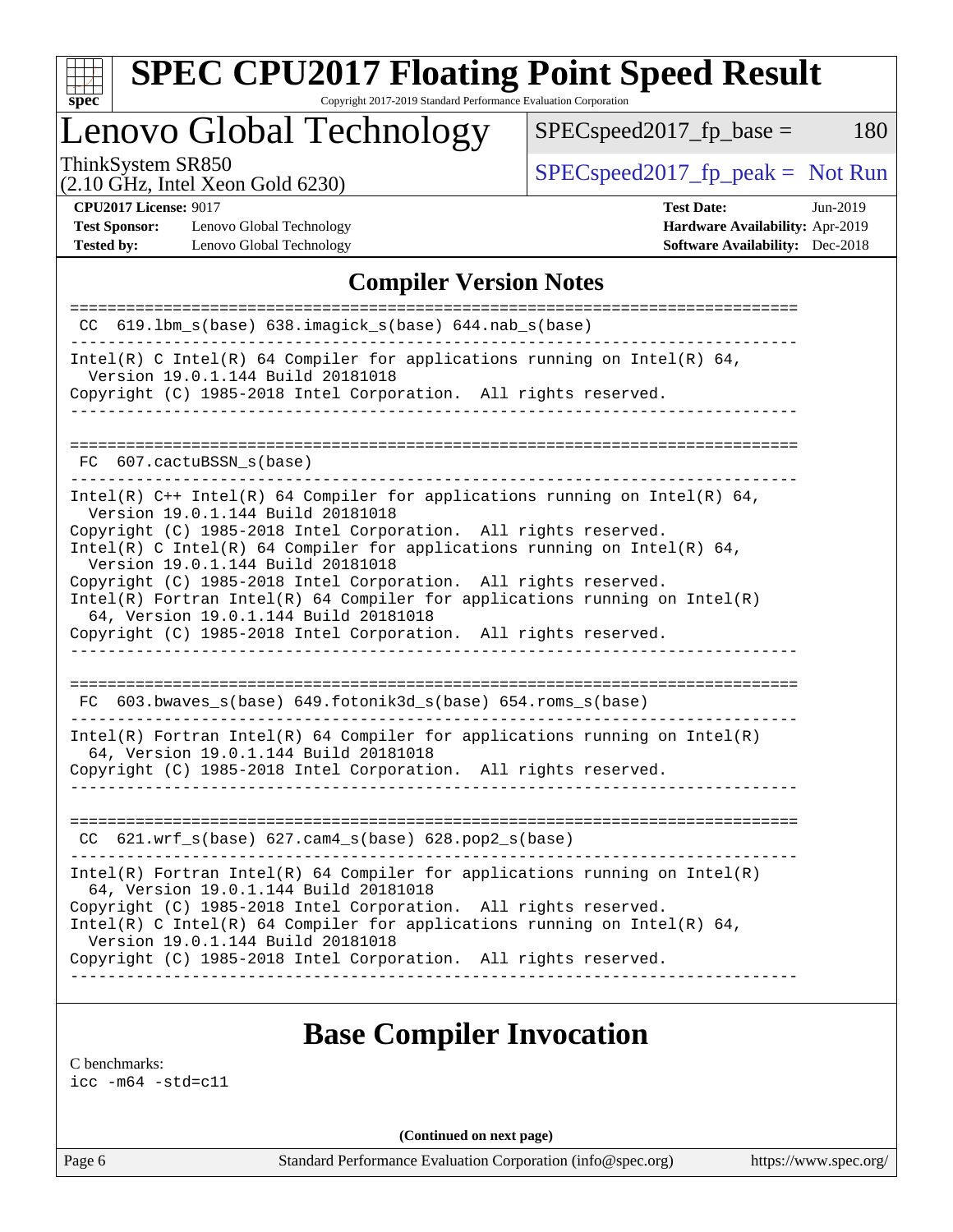

Lenovo Global Technology

 $SPEC speed2017_fp\_base = 180$ 

ThinkSystem SR850<br>  $SPEC speed2017<sub>rfp</sub> peak = Not Run$ 

(2.10 GHz, Intel Xeon Gold 6230)

**[Test Sponsor:](http://www.spec.org/auto/cpu2017/Docs/result-fields.html#TestSponsor)** Lenovo Global Technology **[Hardware Availability:](http://www.spec.org/auto/cpu2017/Docs/result-fields.html#HardwareAvailability)** Apr-2019 **[Tested by:](http://www.spec.org/auto/cpu2017/Docs/result-fields.html#Testedby)** Lenovo Global Technology **[Software Availability:](http://www.spec.org/auto/cpu2017/Docs/result-fields.html#SoftwareAvailability)** Dec-2018

**[CPU2017 License:](http://www.spec.org/auto/cpu2017/Docs/result-fields.html#CPU2017License)** 9017 **[Test Date:](http://www.spec.org/auto/cpu2017/Docs/result-fields.html#TestDate)** Jun-2019

## **[Base Compiler Invocation \(Continued\)](http://www.spec.org/auto/cpu2017/Docs/result-fields.html#BaseCompilerInvocation)**

[Fortran benchmarks](http://www.spec.org/auto/cpu2017/Docs/result-fields.html#Fortranbenchmarks): [ifort -m64](http://www.spec.org/cpu2017/results/res2019q3/cpu2017-20190708-16007.flags.html#user_FCbase_intel_ifort_64bit_24f2bb282fbaeffd6157abe4f878425411749daecae9a33200eee2bee2fe76f3b89351d69a8130dd5949958ce389cf37ff59a95e7a40d588e8d3a57e0c3fd751)

[Benchmarks using both Fortran and C](http://www.spec.org/auto/cpu2017/Docs/result-fields.html#BenchmarksusingbothFortranandC): [ifort -m64](http://www.spec.org/cpu2017/results/res2019q3/cpu2017-20190708-16007.flags.html#user_CC_FCbase_intel_ifort_64bit_24f2bb282fbaeffd6157abe4f878425411749daecae9a33200eee2bee2fe76f3b89351d69a8130dd5949958ce389cf37ff59a95e7a40d588e8d3a57e0c3fd751) [icc -m64 -std=c11](http://www.spec.org/cpu2017/results/res2019q3/cpu2017-20190708-16007.flags.html#user_CC_FCbase_intel_icc_64bit_c11_33ee0cdaae7deeeab2a9725423ba97205ce30f63b9926c2519791662299b76a0318f32ddfffdc46587804de3178b4f9328c46fa7c2b0cd779d7a61945c91cd35)

[Benchmarks using Fortran, C, and C++:](http://www.spec.org/auto/cpu2017/Docs/result-fields.html#BenchmarksusingFortranCandCXX) [icpc -m64](http://www.spec.org/cpu2017/results/res2019q3/cpu2017-20190708-16007.flags.html#user_CC_CXX_FCbase_intel_icpc_64bit_4ecb2543ae3f1412ef961e0650ca070fec7b7afdcd6ed48761b84423119d1bf6bdf5cad15b44d48e7256388bc77273b966e5eb805aefd121eb22e9299b2ec9d9) [icc -m64 -std=c11](http://www.spec.org/cpu2017/results/res2019q3/cpu2017-20190708-16007.flags.html#user_CC_CXX_FCbase_intel_icc_64bit_c11_33ee0cdaae7deeeab2a9725423ba97205ce30f63b9926c2519791662299b76a0318f32ddfffdc46587804de3178b4f9328c46fa7c2b0cd779d7a61945c91cd35) [ifort -m64](http://www.spec.org/cpu2017/results/res2019q3/cpu2017-20190708-16007.flags.html#user_CC_CXX_FCbase_intel_ifort_64bit_24f2bb282fbaeffd6157abe4f878425411749daecae9a33200eee2bee2fe76f3b89351d69a8130dd5949958ce389cf37ff59a95e7a40d588e8d3a57e0c3fd751)

## **[Base Portability Flags](http://www.spec.org/auto/cpu2017/Docs/result-fields.html#BasePortabilityFlags)**

 603.bwaves\_s: [-DSPEC\\_LP64](http://www.spec.org/cpu2017/results/res2019q3/cpu2017-20190708-16007.flags.html#suite_basePORTABILITY603_bwaves_s_DSPEC_LP64) 607.cactuBSSN\_s: [-DSPEC\\_LP64](http://www.spec.org/cpu2017/results/res2019q3/cpu2017-20190708-16007.flags.html#suite_basePORTABILITY607_cactuBSSN_s_DSPEC_LP64) 619.lbm\_s: [-DSPEC\\_LP64](http://www.spec.org/cpu2017/results/res2019q3/cpu2017-20190708-16007.flags.html#suite_basePORTABILITY619_lbm_s_DSPEC_LP64) 621.wrf\_s: [-DSPEC\\_LP64](http://www.spec.org/cpu2017/results/res2019q3/cpu2017-20190708-16007.flags.html#suite_basePORTABILITY621_wrf_s_DSPEC_LP64) [-DSPEC\\_CASE\\_FLAG](http://www.spec.org/cpu2017/results/res2019q3/cpu2017-20190708-16007.flags.html#b621.wrf_s_baseCPORTABILITY_DSPEC_CASE_FLAG) [-convert big\\_endian](http://www.spec.org/cpu2017/results/res2019q3/cpu2017-20190708-16007.flags.html#user_baseFPORTABILITY621_wrf_s_convert_big_endian_c3194028bc08c63ac5d04de18c48ce6d347e4e562e8892b8bdbdc0214820426deb8554edfa529a3fb25a586e65a3d812c835984020483e7e73212c4d31a38223) 627.cam4\_s: [-DSPEC\\_LP64](http://www.spec.org/cpu2017/results/res2019q3/cpu2017-20190708-16007.flags.html#suite_basePORTABILITY627_cam4_s_DSPEC_LP64) [-DSPEC\\_CASE\\_FLAG](http://www.spec.org/cpu2017/results/res2019q3/cpu2017-20190708-16007.flags.html#b627.cam4_s_baseCPORTABILITY_DSPEC_CASE_FLAG) 628.pop2\_s: [-DSPEC\\_LP64](http://www.spec.org/cpu2017/results/res2019q3/cpu2017-20190708-16007.flags.html#suite_basePORTABILITY628_pop2_s_DSPEC_LP64) [-DSPEC\\_CASE\\_FLAG](http://www.spec.org/cpu2017/results/res2019q3/cpu2017-20190708-16007.flags.html#b628.pop2_s_baseCPORTABILITY_DSPEC_CASE_FLAG) [-convert big\\_endian](http://www.spec.org/cpu2017/results/res2019q3/cpu2017-20190708-16007.flags.html#user_baseFPORTABILITY628_pop2_s_convert_big_endian_c3194028bc08c63ac5d04de18c48ce6d347e4e562e8892b8bdbdc0214820426deb8554edfa529a3fb25a586e65a3d812c835984020483e7e73212c4d31a38223) [-assume byterecl](http://www.spec.org/cpu2017/results/res2019q3/cpu2017-20190708-16007.flags.html#user_baseFPORTABILITY628_pop2_s_assume_byterecl_7e47d18b9513cf18525430bbf0f2177aa9bf368bc7a059c09b2c06a34b53bd3447c950d3f8d6c70e3faf3a05c8557d66a5798b567902e8849adc142926523472) 638.imagick\_s: [-DSPEC\\_LP64](http://www.spec.org/cpu2017/results/res2019q3/cpu2017-20190708-16007.flags.html#suite_basePORTABILITY638_imagick_s_DSPEC_LP64) 644.nab\_s: [-DSPEC\\_LP64](http://www.spec.org/cpu2017/results/res2019q3/cpu2017-20190708-16007.flags.html#suite_basePORTABILITY644_nab_s_DSPEC_LP64) 649.fotonik3d\_s: [-DSPEC\\_LP64](http://www.spec.org/cpu2017/results/res2019q3/cpu2017-20190708-16007.flags.html#suite_basePORTABILITY649_fotonik3d_s_DSPEC_LP64) 654.roms\_s: [-DSPEC\\_LP64](http://www.spec.org/cpu2017/results/res2019q3/cpu2017-20190708-16007.flags.html#suite_basePORTABILITY654_roms_s_DSPEC_LP64)

## **[Base Optimization Flags](http://www.spec.org/auto/cpu2017/Docs/result-fields.html#BaseOptimizationFlags)**

[C benchmarks](http://www.spec.org/auto/cpu2017/Docs/result-fields.html#Cbenchmarks):

[-xCORE-AVX512](http://www.spec.org/cpu2017/results/res2019q3/cpu2017-20190708-16007.flags.html#user_CCbase_f-xCORE-AVX512) [-ipo](http://www.spec.org/cpu2017/results/res2019q3/cpu2017-20190708-16007.flags.html#user_CCbase_f-ipo) [-O3](http://www.spec.org/cpu2017/results/res2019q3/cpu2017-20190708-16007.flags.html#user_CCbase_f-O3) [-no-prec-div](http://www.spec.org/cpu2017/results/res2019q3/cpu2017-20190708-16007.flags.html#user_CCbase_f-no-prec-div) [-qopt-prefetch](http://www.spec.org/cpu2017/results/res2019q3/cpu2017-20190708-16007.flags.html#user_CCbase_f-qopt-prefetch) [-ffinite-math-only](http://www.spec.org/cpu2017/results/res2019q3/cpu2017-20190708-16007.flags.html#user_CCbase_f_finite_math_only_cb91587bd2077682c4b38af759c288ed7c732db004271a9512da14a4f8007909a5f1427ecbf1a0fb78ff2a814402c6114ac565ca162485bbcae155b5e4258871) [-qopt-mem-layout-trans=4](http://www.spec.org/cpu2017/results/res2019q3/cpu2017-20190708-16007.flags.html#user_CCbase_f-qopt-mem-layout-trans_fa39e755916c150a61361b7846f310bcdf6f04e385ef281cadf3647acec3f0ae266d1a1d22d972a7087a248fd4e6ca390a3634700869573d231a252c784941a8) [-qopenmp](http://www.spec.org/cpu2017/results/res2019q3/cpu2017-20190708-16007.flags.html#user_CCbase_qopenmp_16be0c44f24f464004c6784a7acb94aca937f053568ce72f94b139a11c7c168634a55f6653758ddd83bcf7b8463e8028bb0b48b77bcddc6b78d5d95bb1df2967) [-DSPEC\\_OPENMP](http://www.spec.org/cpu2017/results/res2019q3/cpu2017-20190708-16007.flags.html#suite_CCbase_DSPEC_OPENMP)

[Fortran benchmarks](http://www.spec.org/auto/cpu2017/Docs/result-fields.html#Fortranbenchmarks):

[-DSPEC\\_OPENMP](http://www.spec.org/cpu2017/results/res2019q3/cpu2017-20190708-16007.flags.html#suite_FCbase_DSPEC_OPENMP) [-xCORE-AVX512](http://www.spec.org/cpu2017/results/res2019q3/cpu2017-20190708-16007.flags.html#user_FCbase_f-xCORE-AVX512) [-ipo](http://www.spec.org/cpu2017/results/res2019q3/cpu2017-20190708-16007.flags.html#user_FCbase_f-ipo) [-O3](http://www.spec.org/cpu2017/results/res2019q3/cpu2017-20190708-16007.flags.html#user_FCbase_f-O3) [-no-prec-div](http://www.spec.org/cpu2017/results/res2019q3/cpu2017-20190708-16007.flags.html#user_FCbase_f-no-prec-div) [-qopt-prefetch](http://www.spec.org/cpu2017/results/res2019q3/cpu2017-20190708-16007.flags.html#user_FCbase_f-qopt-prefetch) [-ffinite-math-only](http://www.spec.org/cpu2017/results/res2019q3/cpu2017-20190708-16007.flags.html#user_FCbase_f_finite_math_only_cb91587bd2077682c4b38af759c288ed7c732db004271a9512da14a4f8007909a5f1427ecbf1a0fb78ff2a814402c6114ac565ca162485bbcae155b5e4258871) [-qopt-mem-layout-trans=4](http://www.spec.org/cpu2017/results/res2019q3/cpu2017-20190708-16007.flags.html#user_FCbase_f-qopt-mem-layout-trans_fa39e755916c150a61361b7846f310bcdf6f04e385ef281cadf3647acec3f0ae266d1a1d22d972a7087a248fd4e6ca390a3634700869573d231a252c784941a8) [-qopenmp](http://www.spec.org/cpu2017/results/res2019q3/cpu2017-20190708-16007.flags.html#user_FCbase_qopenmp_16be0c44f24f464004c6784a7acb94aca937f053568ce72f94b139a11c7c168634a55f6653758ddd83bcf7b8463e8028bb0b48b77bcddc6b78d5d95bb1df2967) [-nostandard-realloc-lhs](http://www.spec.org/cpu2017/results/res2019q3/cpu2017-20190708-16007.flags.html#user_FCbase_f_2003_std_realloc_82b4557e90729c0f113870c07e44d33d6f5a304b4f63d4c15d2d0f1fab99f5daaed73bdb9275d9ae411527f28b936061aa8b9c8f2d63842963b95c9dd6426b8a)

[Benchmarks using both Fortran and C](http://www.spec.org/auto/cpu2017/Docs/result-fields.html#BenchmarksusingbothFortranandC):

[-xCORE-AVX512](http://www.spec.org/cpu2017/results/res2019q3/cpu2017-20190708-16007.flags.html#user_CC_FCbase_f-xCORE-AVX512) [-ipo](http://www.spec.org/cpu2017/results/res2019q3/cpu2017-20190708-16007.flags.html#user_CC_FCbase_f-ipo) [-O3](http://www.spec.org/cpu2017/results/res2019q3/cpu2017-20190708-16007.flags.html#user_CC_FCbase_f-O3) [-no-prec-div](http://www.spec.org/cpu2017/results/res2019q3/cpu2017-20190708-16007.flags.html#user_CC_FCbase_f-no-prec-div) [-qopt-prefetch](http://www.spec.org/cpu2017/results/res2019q3/cpu2017-20190708-16007.flags.html#user_CC_FCbase_f-qopt-prefetch) [-ffinite-math-only](http://www.spec.org/cpu2017/results/res2019q3/cpu2017-20190708-16007.flags.html#user_CC_FCbase_f_finite_math_only_cb91587bd2077682c4b38af759c288ed7c732db004271a9512da14a4f8007909a5f1427ecbf1a0fb78ff2a814402c6114ac565ca162485bbcae155b5e4258871) [-qopt-mem-layout-trans=4](http://www.spec.org/cpu2017/results/res2019q3/cpu2017-20190708-16007.flags.html#user_CC_FCbase_f-qopt-mem-layout-trans_fa39e755916c150a61361b7846f310bcdf6f04e385ef281cadf3647acec3f0ae266d1a1d22d972a7087a248fd4e6ca390a3634700869573d231a252c784941a8) [-qopenmp](http://www.spec.org/cpu2017/results/res2019q3/cpu2017-20190708-16007.flags.html#user_CC_FCbase_qopenmp_16be0c44f24f464004c6784a7acb94aca937f053568ce72f94b139a11c7c168634a55f6653758ddd83bcf7b8463e8028bb0b48b77bcddc6b78d5d95bb1df2967) [-DSPEC\\_OPENMP](http://www.spec.org/cpu2017/results/res2019q3/cpu2017-20190708-16007.flags.html#suite_CC_FCbase_DSPEC_OPENMP) [-nostandard-realloc-lhs](http://www.spec.org/cpu2017/results/res2019q3/cpu2017-20190708-16007.flags.html#user_CC_FCbase_f_2003_std_realloc_82b4557e90729c0f113870c07e44d33d6f5a304b4f63d4c15d2d0f1fab99f5daaed73bdb9275d9ae411527f28b936061aa8b9c8f2d63842963b95c9dd6426b8a)

[Benchmarks using Fortran, C, and C++:](http://www.spec.org/auto/cpu2017/Docs/result-fields.html#BenchmarksusingFortranCandCXX)

[-xCORE-AVX512](http://www.spec.org/cpu2017/results/res2019q3/cpu2017-20190708-16007.flags.html#user_CC_CXX_FCbase_f-xCORE-AVX512) [-ipo](http://www.spec.org/cpu2017/results/res2019q3/cpu2017-20190708-16007.flags.html#user_CC_CXX_FCbase_f-ipo) [-O3](http://www.spec.org/cpu2017/results/res2019q3/cpu2017-20190708-16007.flags.html#user_CC_CXX_FCbase_f-O3) [-no-prec-div](http://www.spec.org/cpu2017/results/res2019q3/cpu2017-20190708-16007.flags.html#user_CC_CXX_FCbase_f-no-prec-div) [-qopt-prefetch](http://www.spec.org/cpu2017/results/res2019q3/cpu2017-20190708-16007.flags.html#user_CC_CXX_FCbase_f-qopt-prefetch) [-ffinite-math-only](http://www.spec.org/cpu2017/results/res2019q3/cpu2017-20190708-16007.flags.html#user_CC_CXX_FCbase_f_finite_math_only_cb91587bd2077682c4b38af759c288ed7c732db004271a9512da14a4f8007909a5f1427ecbf1a0fb78ff2a814402c6114ac565ca162485bbcae155b5e4258871) [-qopt-mem-layout-trans=4](http://www.spec.org/cpu2017/results/res2019q3/cpu2017-20190708-16007.flags.html#user_CC_CXX_FCbase_f-qopt-mem-layout-trans_fa39e755916c150a61361b7846f310bcdf6f04e385ef281cadf3647acec3f0ae266d1a1d22d972a7087a248fd4e6ca390a3634700869573d231a252c784941a8) [-qopenmp](http://www.spec.org/cpu2017/results/res2019q3/cpu2017-20190708-16007.flags.html#user_CC_CXX_FCbase_qopenmp_16be0c44f24f464004c6784a7acb94aca937f053568ce72f94b139a11c7c168634a55f6653758ddd83bcf7b8463e8028bb0b48b77bcddc6b78d5d95bb1df2967) [-DSPEC\\_OPENMP](http://www.spec.org/cpu2017/results/res2019q3/cpu2017-20190708-16007.flags.html#suite_CC_CXX_FCbase_DSPEC_OPENMP)

**(Continued on next page)**

| Page 7 | Standard Performance Evaluation Corporation (info@spec.org) | https://www.spec.org/ |
|--------|-------------------------------------------------------------|-----------------------|
|        |                                                             |                       |